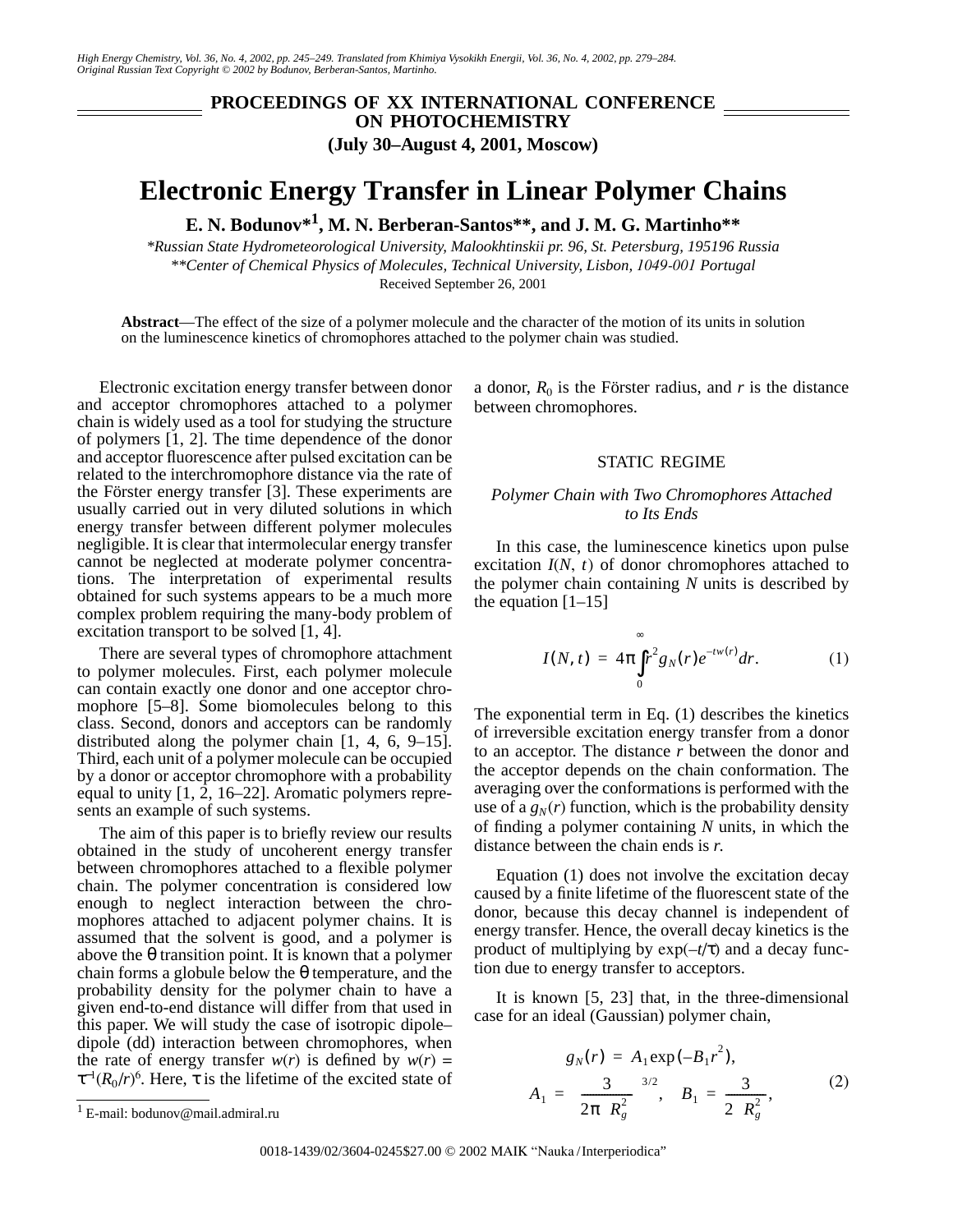and for a polymer chain with excluded-volume interaction (nonideal chain) [5, 7, 8, 23],

$$
g_N(r) = A_2 r^{5/18} \exp(-B_2 r^{5/2}),
$$
  
\n
$$
A_2 = 0.289058 / \langle R_g^2 \rangle^{59/36}, \quad B_2 = 1.22271 / \langle R_g^2 \rangle^{5/4},
$$

where  $R_g$  is the radius of a polymer coil (radius of gyration),  $\langle R_g^2 \rangle = a^2 N$  for the ideal chain and  $\langle R_g^2 \rangle = a^2 N^{6/5}$ for nonideal chain, and  $a$  is the length of a statistical segment (unit). One can see from Eqs. (2) and (3) that, at  $r \rightarrow 0$ , the distribution function is equal to zero for the chain with the excluded-volume interaction and is maximum for the ideal chain.

Substituting Eq. (2) into Eq. (1), we obtain an expression for the luminescence kinetics of the ideal polymer chain [7, 8, 15]:

$$
I_{id}(N, t) = \frac{2}{\pi^{1/2}} \int_{0}^{\infty} y^{1/2} \exp\left(-y - \frac{27T}{8y^{3}}\right) dy,
$$
  

$$
T = \frac{R_{0}^{6}}{\langle R_{g}^{2} \rangle^{3}} \frac{t}{\tau}, \quad \langle R_{g}^{2} \rangle = a^{2} N.
$$
 (4)

It should be pointed out that the kinetics as defined by Eq. (4) depends only on the parameter *T*. The integral in Eq. (4), although written in a less convenient form (without introduction of the universal parameter *T*) was analyzed numerically in [6] for particular values of  $R_0$ , *R<sub>g</sub>*, and τ, and its asymptotics at long times ( $t/\tau \ge 1$ ) was derived in [5]. By numerical calculations [7, 8], we found that Eq. (4) can be approximated with an accuracy higher than 1% by the function:

$$
I_{id}(N, t) = (1 + 2.45T^{1/4}) \exp(-2^{5/4}T^{1/4}).
$$
 (5)

Similarly, we obtained the following expression for an nonideal chain [7, 8, 15]:

$$
I_{nid}(N, t) = \frac{1}{\Gamma(1 + 14/45)}
$$
  
 
$$
\times \int_{0}^{\infty} y^{14/45} \exp\left[-y - \left(\frac{\Gamma(19/9)}{\Gamma(59/45)}\right)^3 \frac{T}{y^{12/5}}\right] dy.
$$
 (6)

The parameter  $T$  has the same form as in Eq.  $(4)$ , but  $\langle R_g^2 \rangle = a^2 N^{6/5}$ . The asymptotics of Eq. (6) at long times was calculated in [5]. From the numerical analysis, we found [7, 8] that kinetics (6) was reproduced with an accuracy higher than 3% by the function

$$
I_{ni}(N, t) = (1 + 1.75T^{73/306}) \exp(-2.1122T^{5/17}). \tag{7}
$$

Comparing Eqs. (5) and (7) with experimental data, it is possible to determine the type of the chain under study and the radius of the polymer coil. These expressions is also very useful for studying the effect of inhomogeneous broadening of the chromophore spectra and the segmental motion of a polymer chain on the luminescence kinetics [7, 8, 14, 15].

#### *Polymer Chain with Random Distribution of Chromophores Along the Chain*

In this part of the paper, we consider a polymer chain containing chromophores that can be attached to each unit with a certain probability. The concentration of donor chromophores is assumed to be low in order to disregard energy migration over the donors.

When investigating excitation transport in a system of a limited size (a donor and an acceptor are separated by a finite number of monomeric units), it is necessary to make two types of space averaging. The first is averaging over all possible positions of acceptors relative to the position of the primarily excited donor, and the second is averaging over all possible positions of the primarily excited donor (these positions are not equivalent in a size-bounded system). This problem for an ideal polymer chain was solved numerically in [4, 6, 9–12].

The problem of excitation transport in a polymer chain is simplified significantly when the chain under study is long enough (infinite). In this case, the second averaging is unnecessary, because all positions of the primarily excited donor are equivalent in the infinite chain. Since the distance between two not very close sites of the polymer chain divided by *N* units satisfies the same distribution function as the end-to-end distance of the polymer chain consisting of *N* units [23], the luminescence kinetics is described by the expression [14, 15]:

$$
I(t) = \exp\left[-c\int_{-\infty}^{\infty} dN \int_{0}^{\infty} dr 4\pi r^2 g_N(r) (1 - e^{-tw(r)})\right], \quad (8)
$$

where *c* is the average number of acceptor chromophores per monomer unit ( $c \ll 1$ ). For the *dd* interaction, both integrals in Eq. (8) are calculated exactly. As a result, we obtain the following expressions for the luminescence kinetics of the ideal polymer chain  $I_{id}(t)$ :

$$
I_{id}(t) = \exp\left[-6\Gamma\left(\frac{2}{3}\right)c\frac{R_0^2}{a^2}\left(\frac{t}{\tau}\right)^{1/3}\right]
$$
  
=  $\exp\left[-8.125c\frac{R_0^2}{a^2}\left(\frac{t}{\tau}\right)^{1/3}\right],$  (9)

and the nonideal polymer chain  $I_{nid}(t)$ :

$$
I_{ni}(t) = \exp\left[-3.872c\left(\frac{R_0}{a}\right)^{5/3}\left(\frac{t}{\tau}\right)^{23/54}\right].
$$
 (10)

Luminescence intensity (10) decays with time at a significantly slower rate than given by Eq. (9) (see the numerical factors), because the distribution function  $g_N(r) \longrightarrow 0$  at  $r \longrightarrow 0$  for the nonideal polymer chain

HIGH ENERGY CHEMISTRY Vol. 36 No. 4 2002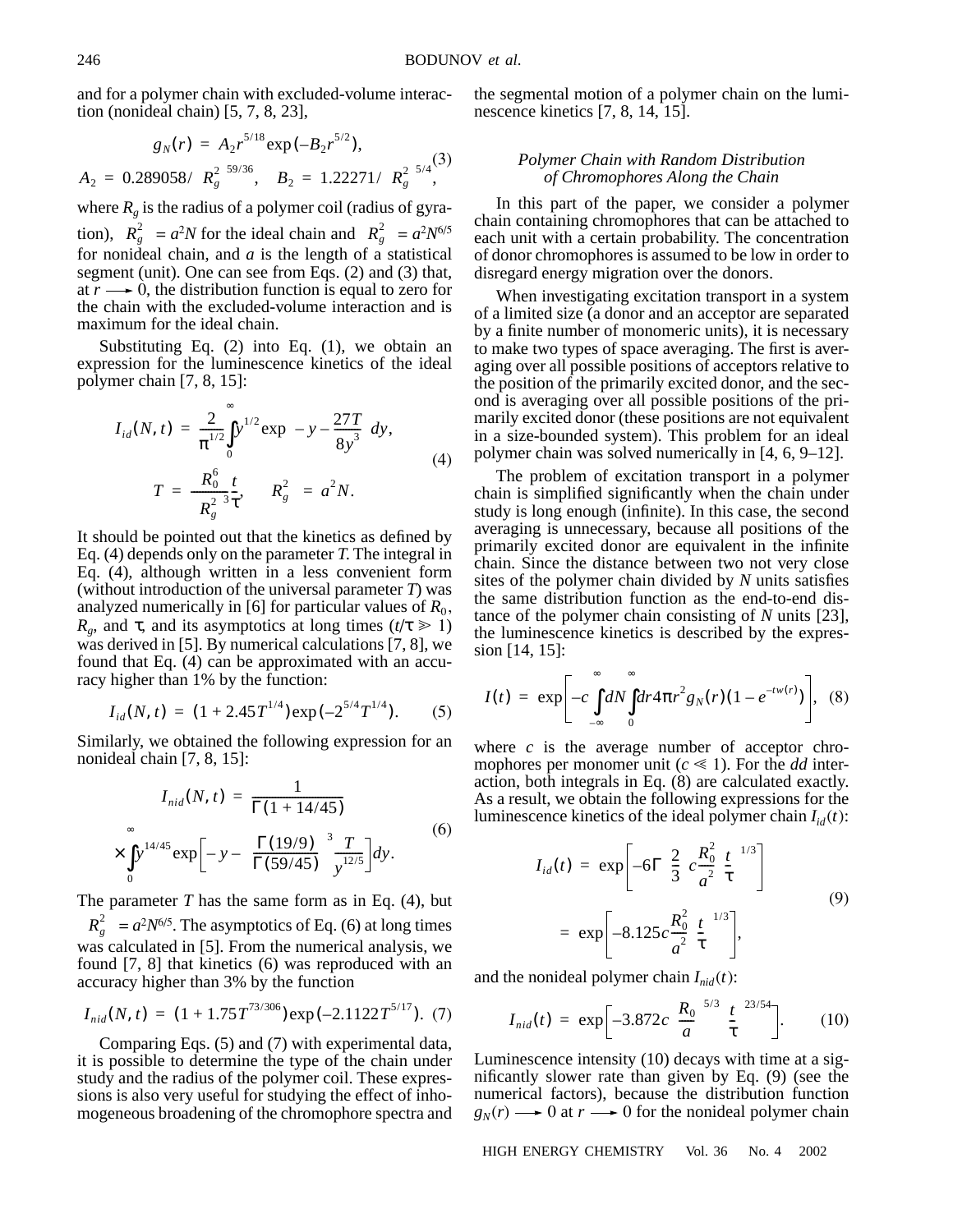and  $g_N(r) \longrightarrow$  const at  $r \longrightarrow 0$  for the ideal polymer chain.

#### MOTION OF POLYMER CHAIN UNITS

The effect of the motion of a polymer chain in dilute solutions on the rate of energy transfer was studied earlier in [24–28]. The diffusion equation was customarily used to describe this motion. These equations were solved numerically for short polymer chains  $(N = 4-22)$ and the particular form of the distribution function  $g_N(r)$  in [24, 27, 28] and for ideal polymer chains in [25, 26]. Comparison with experimental data showed that the diffusion coefficient *D* could attain a value of 10<sup>−</sup><sup>5</sup> cm2 /s [26–28]. Since the equations depend on several parameters  $(D, R_0, R_g, \text{ and } \tau)$ , their domain in which the diffusion motion of polymer chain units should be taken into account was not established.

#### *Polymer Chain with Two Chromophores Attached to Its Ends*

When the conformation of the chain changes, the luminescence kinetics of a donor is described by the expression similar to Eq. (1),

$$
I_{dif}(N,t) = 4\pi \int_{0}^{\infty} r^2 g_N^*(r,t) dr.
$$
 (11)

However, here  $g_N^*(r, t)$  is the distribution function over the distances between the excited donor and unexcited acceptor, which are attached to the ends of the polymer chain containing *N* units. At the initial point of time,  $g_N^*(r, t = 0) = g_N(r)$ . In the static case,  $g_N^*(r, t) =$  $g_N(r)$ exp[–*tw*(*r*)] (see Eq. (1)). It is known [23–25] that loose units are involved in the Brownian motion in a dense solvent with a diffusion constant *D*, and the distribution  $g_N(r)$  can be interpreted as the energy term if the interaction energy of the units  $V(r) = U(r)/kT_0$  (*k* is the Boltzmann constant and  $T_0$  is the absolute temperature) is introduced so that

$$
g_N(r) = \exp(-U(r)/kT_0) = \exp(-V(r)). \quad (12)
$$

Then, after introducing new variables (the dimensionless distance  $x = r / \sqrt{\langle R_g^2 \rangle}$ , time *T* (see (4)), and diffusion constant  $d = D\tau \langle R_g^2 \rangle^2 / R_0^6$  and the new function *f*(*x*, *T*) defined by  $g_N^*(x, T) = f(x, T)g_N(x)$ , we have for the ideal polymer chain the following expression instead of Eq. (11) [7, 8]:

$$
I_{dif}(N,T) = 4\pi \int_{0}^{\infty} x^{2} f(x, T) g_{N}(x) dx,
$$
 (13)

HIGH ENERGY CHEMISTRY Vol. 36 No. 4 2002

where  $g_N(x) = (3/2\pi)^{3/2} \exp(-3x^2/2)$ , with the diffusion equation for  $f(x, T)$  being written in the form

$$
\frac{\partial}{\partial T}f(x,T) = d\frac{\partial^2}{\partial x^2}f + d\frac{\partial}{\partial x}f\left(\frac{2}{x} - \frac{\partial V}{\partial x}\right) - \frac{1}{x^6}f. \quad (14)
$$

Equation (14) can be solved with the following boundary and initial conditions

$$
\frac{\partial}{\partial x} f(x, T)|_{x = x_0} = 0, \quad f(x, 0) = 1. \tag{15}
$$

The first two terms on the right-hand side of Eq. (14) describe a change in the distribution function  $g_N^*(r, t)$ caused by the Brownian motion of (chromophore-containing) units in a spherical field  $U(r)$ , and the third term describes a decrease in the distribution function caused by dipole–dipole energy transfer from the excited donor to the acceptor. The boundary condition means that chromophores cannot be approach each other to a closer distance than  $r_0(x_0)$ .

Equation (14) actually depends on one parameter *d* (at small  $x_0$ ). It was solved numerically. The results of the calculation of the luminescence kinetics show [7, 8] that diffusion is important if  $d = D\tau \langle R_g^2 \rangle^2 / R_0^6 > 10^{-2}$ .

We found [7, 8] that the kinetics became exponential with increasing  $d(I_{dif}(N, t) \sim \exp(-k_{dif} t))$ , where  $k_{dif}$  is the rate constant). In the limit of very fast diffusion, we derived for the ideal polymer chain the following expression for the rate constant  $k_{di}^{id}$ :

$$
k_{dif}^{id} \cong \frac{1}{\tau} \frac{R_0^6}{\langle R_g^2 \rangle^{3/2} r_0^3}.
$$
 (16)

We derived a similar expression of the rate constant for the nonideal chain  $k_{dif}^{nid}$  [7, 8]. The difference between  $k_{dif}^{id}$  and  $k_{dif}^{nid}$  is very small.

It should be noted that the diffusion equation can be used to describe the luminescence kinetics only when the distance between chromophores changes during the motion of units by small steps compared to the Förster radius  $R_0$  [29].

In general, another type of the motion of a polymer molecule, which is alternative to the diffusion motion, can be suggested. One can assume [17, 20, 30] that there are conformational transitions (the distance between chromophores changes simultaneously), and these transitions between stable conformations occur suddenly and randomly in time and space. This is the so-called hopping model of polymer motion. After each hop, the distance between chromophores changes significantly in comparison with the Förster radius. By introducing the mean time of a conformation change τ*conf* and assuming the conformational change to be a Poisson process, the following integral equation for the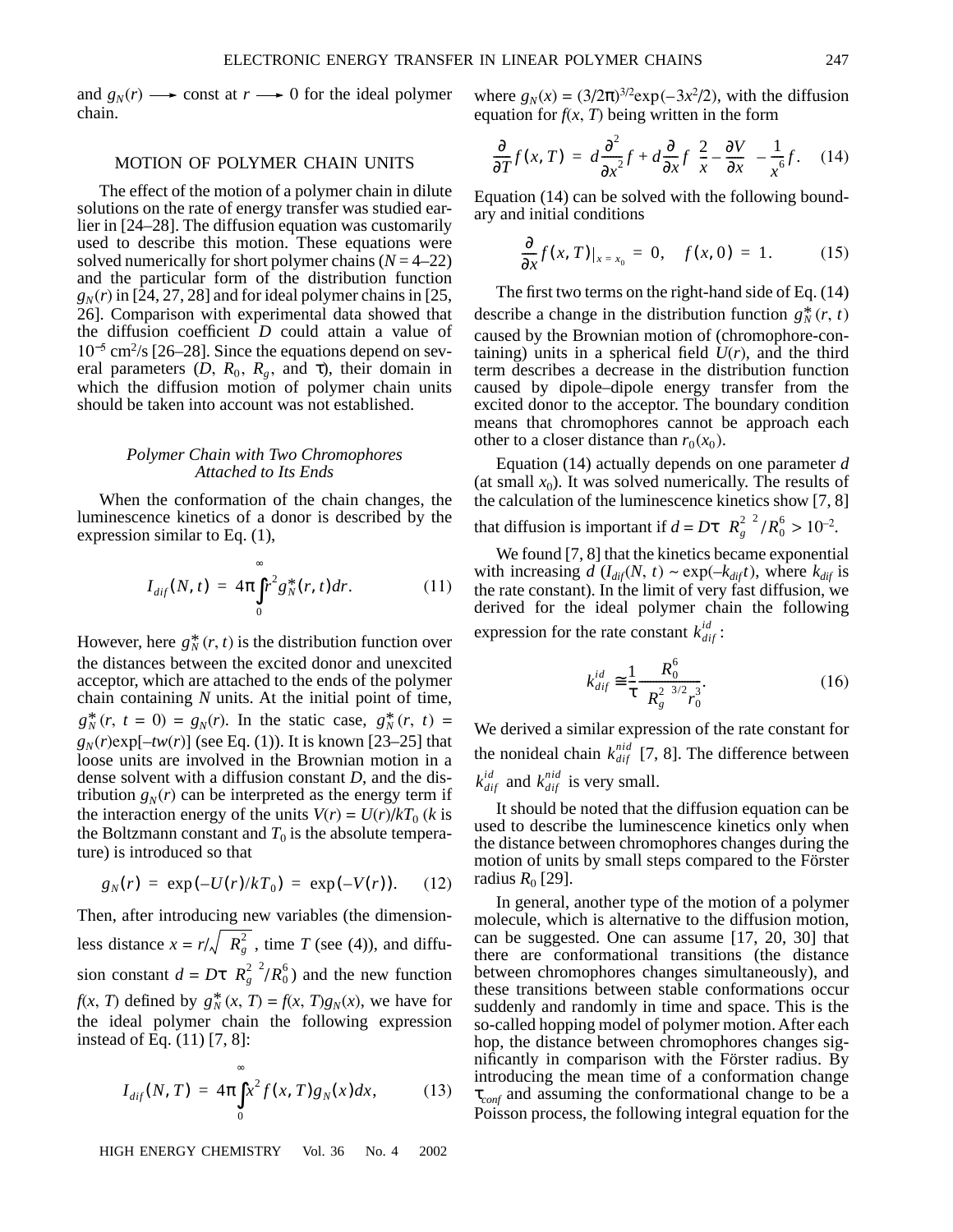luminescence kinetics  $I_{\text{hop}}(N, t)$  was obtained [7, 20, 30]:

$$
I_{hop}(N, t) = I(N, t) \exp\left(-\frac{t}{\tau_{conf}}\right)
$$
  
+ 
$$
\frac{1}{\tau_{conf}} \int_{0}^{t} I(N, t_1) \exp\left(-\frac{t_1}{\tau_{conf}}\right) I_{hop}(N, t - t_1) dt_1,
$$
 (17)

where  $I(N, t)$  is the luminescence intensity in the absence of conformational changes, as described by Eq. (5) or (7) for the ideal or the nonideal chain, respectively.

After introducing the dimensionless time as given by Eq. (4), Eq. (17) was solved numerically for the ideal polymer chain:  $I(N, t) = I_{id}(N, t)$  in Eq. (17). The calculations have shown [7] that it is necessary to take into account the polymer motion if the dimensionless time of the change of chain conformation  $T_{conf}$  =  $R_0^6 \tau_{conf} / \langle R_g^2 \rangle^3 \tau$  < 20.

We have found that, as  $T_{conf}$  decreases, the luminescence kinetics becomes exponential:  $I_{hop}(N, t) \sim$  $exp(-k_{hop}t)$ , where  $k_{hop}$  is the rate constant. In the limit of very small values of  $T_{\text{conf}}$ , we derived the rate constant  $k_{hop}^{id}$  for the ideal polymer chain as [7]

$$
k_{hop}^{id} = \frac{1}{\tau_{conf}} T_{conf}^{1/2} = \frac{1}{\tau_{conf}} \frac{R_0^3}{(R_g^2)^{3/2}} \left(\frac{\tau_{conf}}{\tau}\right)^{1/2}
$$
 (18)

and the rate constant  $k_{hop}^{nid} = T_{conf}^{56/108}/\tau_{conf}$  for the nonideal chain. One can see that the difference between  $k_{hop}^{id}$  and  $k_{hop}^{nid}$  is insignificant.

Comparison of the expressions for  $k_{dif}$  and  $k_{hop}$ shows that the two motion types (diffusion and hopping) depend in different manners on  $R_0$  and  $\langle R_g^2 \rangle$ . Hence, it is possible to establish, in principle, the type of motion of a polymer molecule.

#### *Polymer Chain with Random Distribution of Chromophores Along the Chain*

For polymer molecules with the random distribution of chromophores along the chain, the following equation holds for the luminescence kinetics [15]:

$$
I_{dif}(t) = \exp \left[ -c \int_{-\infty}^{\infty} dN \int_{r_0}^{\infty} dr 4\pi r^2 (g_N(r) - g_N^*(r, t)) \right].{(19)}
$$

From Eq. (19), it follows that it is necessary first to numerically solve Eq. (14) for each value of *N* and then to average over *N*. This problem is difficult to fulfill. Instead of this, we obtained an analytical solution to Eq. (14) in the limit of weak diffusion. As a result, the luminescence intensity  $I_{dif}^{id}(t)$  is expressed by [14, 15]:

$$
I_{dif}^{id}(t) = \exp\bigg[-8.125c\frac{R_0^2}{a^2}\bigg(\frac{t}{\tau}\bigg)^{1/3} - 12c\frac{Dt}{a^2}\bigg],\qquad(20)
$$

for the ideal polymer chain and

$$
I_{dif}^{nid}(t) = \exp\left[-3.872c\left(\frac{R_0}{a}\right)^{5/3}\left(\frac{t}{\tau}\right)^{23/54}\right] - 6.535c\frac{D\tau}{a^2}\left(\frac{a}{R_0}\right)^{1/3}\left(\frac{t}{\tau}\right)^{17/18}\right].
$$
\n(21)

for the nonideal polymer chain.

Equations (20) and (21) are valid if the second term in brackets is smaller than the first term (in the time interval of an order of  $\tau$ ). This means that inequality  $D\tau < R_0^2$  has to be fulfilled. The second terms in Eqs. (20) and (21) are the corrections to static quenching caused by the diffusion motion of polymer chain units (see Eqs. (9) and (10)). One can see that the polymer motion enhances luminescence quenching.

Equation (14) can also be solved in the limit of very fast diffusion. In this case, the diffusion is so strong that a decrease in the function  $g_N^*(r, t)$  at short distances *r* is immediately compensated by diffusion from farther regions. Therefore, the distribution function  $g_N^*(r, t)$ conserves its form coinciding with the form of  $g_N(r)$ , but its absolute value decreases exponentially with time.

In this limit, we obtained [14, 15]

$$
I_{dif}^{id}(t) = \exp \left[ -5.358c \frac{R_0^4}{r_0^2 a^2} \left( \frac{t}{\tau} \right)^{2/3} \right],
$$
 (22)

for the ideal chain and

$$
I_{dif}^{nid}(t) = \exp \left[-3.605c \left(\frac{R_0^6}{r_0^{3-5/18}a^{3+5/18}\tau}\right)^{30/59}\right].
$$
 (23)

for the nonideal chain. It is seen that the luminescence kinetics remain nonexponential even in the limit of very fast diffusion. This is due to the fact that donor– acceptor pairs move within a restricted space, which may have different sizes determined by *N*, the number of units between a donor and an acceptor.

In the case of the hopping mechanism of motion, it is more convenient to rewrite the luminescence kinetics equations for  $I_{hop}(t)$  in the form [15]

$$
I_{hop}(t) = \exp\left[-c\int_{-\infty}^{\infty} dN(1 - I_{hop}(N, t))\right].
$$
 (24)

HIGH ENERGY CHEMISTRY Vol. 36 No. 4 2002